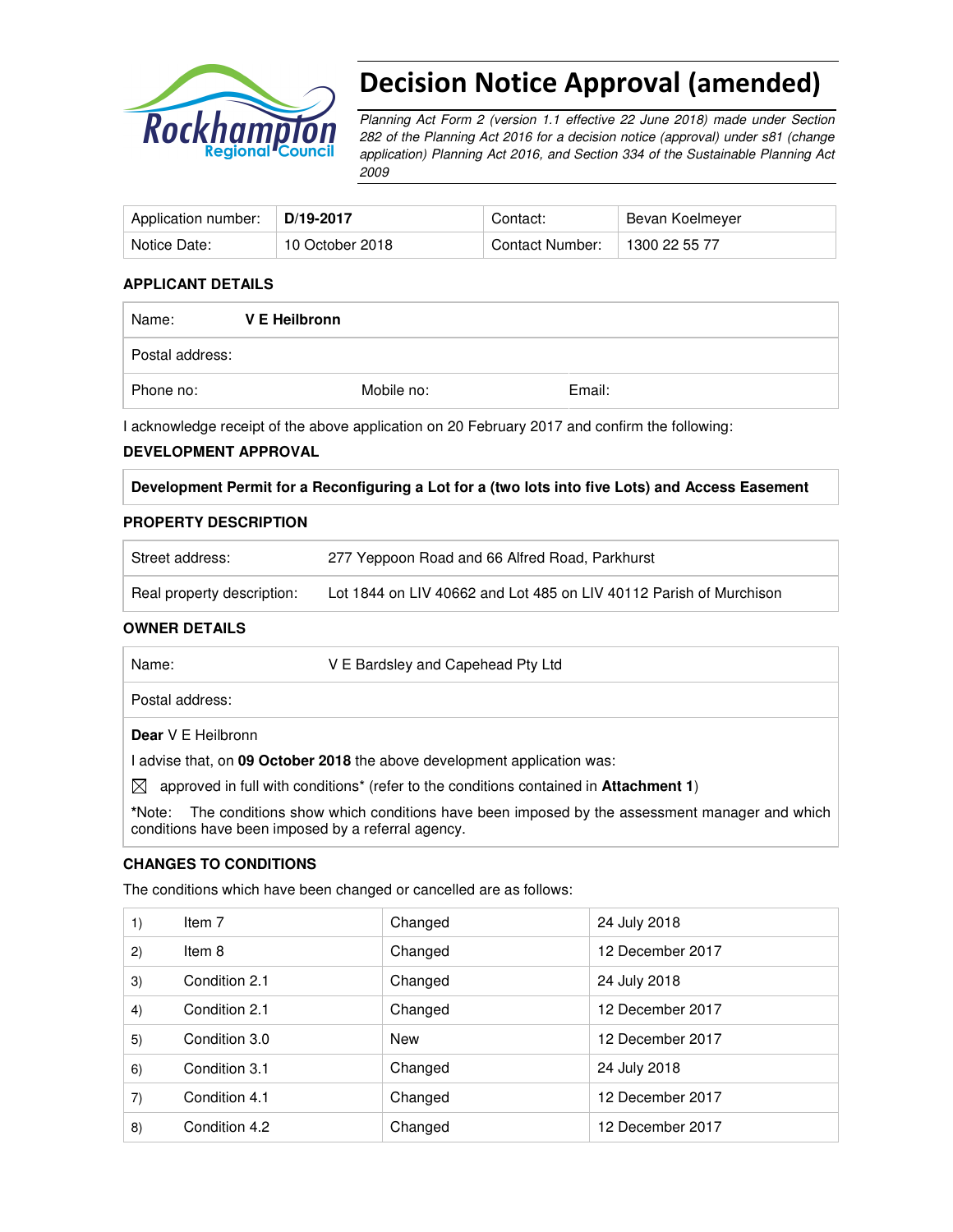| 9)  | Condition 4.3 | Changed | 12 December 2017 |
|-----|---------------|---------|------------------|
| 10) | Condition 4.3 | Changed | 09 October 2018  |
| 11) | Condition 4.4 | Changed | 12 December 2017 |
| 12) | Condition 4.4 | Changed | 09 October 2018  |
| 13) | Condition 4.5 | Changed | 12 December 2017 |
| 14) | Condition 4.5 | Changed | 09 October 2018  |
| 15) | Condition 5.4 | Changed | 12 December 2017 |

#### **1. DETAILS OF THE APPROVAL**

|                                                                                                                                                                                                                               | <b>Development</b><br><b>Permit</b> | Preliminary<br>Approval |
|-------------------------------------------------------------------------------------------------------------------------------------------------------------------------------------------------------------------------------|-------------------------------------|-------------------------|
| Development assessable under the planning scheme, superseded<br>planning scheme, a temporary local planning instrument, a master<br>plan or a preliminary approval which includes a variation approval<br>Reconfiguring a Lot |                                     |                         |

#### **2. GROUNDS OF JUSTIFICATION OF APPROVAL DESPITE CONFLICT WITH THE PLANNING SCHEME:**

The grounds for approving the application, despite the conflict with the planning scheme, are:

- 1) The proposed development does not meet the prescribed minimum lot size of ten (10) hectares for the Yeppoon Road Corridor Environmental Protection Area. Despite this, the proposed size of each of the new lots will allow large rural lots to be maintained as the primary development pattern in the surrounding area and is unlikely to negatively affect the character of the area nor compromise the future use of the land for rural purposes;
- 2) The subject site contains a number of overlay constraints including Steep or Unstable Land, Bushfire Hazard, Flood Hazard, as well as lack of access to urban services. Despite this, the applicant has provided several technical reports including a Bushfire Management Plan and Ecological Assessment Report which have identified appropriate mitigation measures to negate any potential impacts resulting from the identified overlays;
- 3) The proposed development will result in the clearing of vegetation in an area identified as an environmentally sensitive location. However, common lot boundaries as well as the design and location of BLE's have been suitably sited and designed to minimise the amount of remnant vegetation clearing necessary to accommodate the development. Clearing is proposed to occur generally on the edges of the vegetation corridor and is not anticipated to have adverse effects on the function to protect existing vegetation and wildlife habitats. Therefore the proposed subdivision and the subsequent construction of a dwelling house on the vacant lot will not negatively impact the scenic values of the area;
- 4) The proposed access easement for Lots 12 and 13 will be partially located in an area located in flood prone land associated with Limestone Creek. Despite this, the proposal will be conditioned to install flood markers which will enable future residents of proposed Lots 12 and 13 to have adequate warning time to evacuate in a flood emergency;
- 5) The proposed use does not compromise the achievements of the Desired Environmental Outcomes in the Rockhampton City Plan 2005;
- 6) Assessment of the development against the relevant area intent, planning scheme codes and planning scheme policies demonstrates that the proposed development will not cause significant adverse impacts on the surrounding natural environment, built environment and infrastructure, community facilities, or local character and amenity; and
- 7) The proposed development does not compromise the relevant State Planning Policy.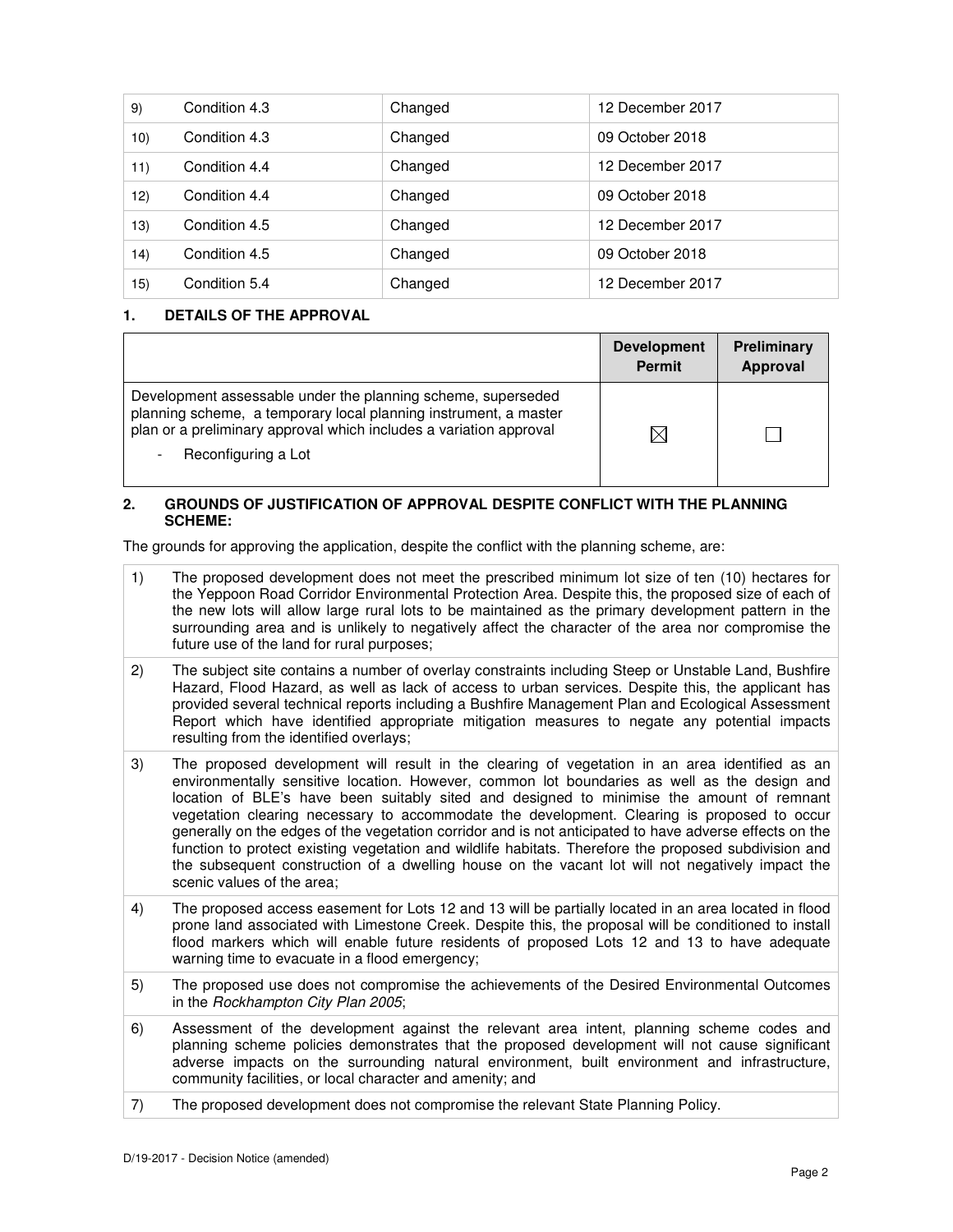# **3. CONDITIONS**

This approval is subject to the conditions in Attachment 1.

# **4. FURTHER DEVELOPMENT PERMITS REQUIRED**

Please be advised that the following development permits are required to be obtained before the development can be carried out:

| Type of development permit required | Subject of the required development permit |
|-------------------------------------|--------------------------------------------|
| <b>Operational Works</b>            | <b>Road Works</b>                          |
|                                     | Access Works                               |

# **5. SUBMISSIONS NIL**

# **6. REFERRAL AGENCIES**

The following Referral Agencies were activated by this application.

#### **7. THE APPROVED PLANS**

**The approved development must be completed and maintained generally in accordance with the approved drawings and documents:** 

| <b>Plan/Document Name</b>                                           | <b>Plan/Document Reference</b> | Dated            |
|---------------------------------------------------------------------|--------------------------------|------------------|
| <b>Flood Hazard Assessment</b>                                      | K3925-0002                     | 21 February 2017 |
| <b>Proposed Subdivision Layout</b>                                  | R17006-001, Revision D         | Undated          |
| <b>Bushfire Hazard Assessment &amp; Bushfire</b><br>Management Plan | Version 2                      | 10 March 2017    |
| <b>Regulated Vegetation Impact</b><br>Assessment and Mitigation     | Version 2                      | 29 March 2017    |

# **8. CURRENCY PERIOD FOR THE APPROVAL (s.85 of the Planning Act) (change application)**

D/19-2017 - Decision Notice (amended) The standard relevant periods stated in section 85 of Planning Act 20016 apply to each aspect of development in this approval, if not stated in the conditions of approval attached.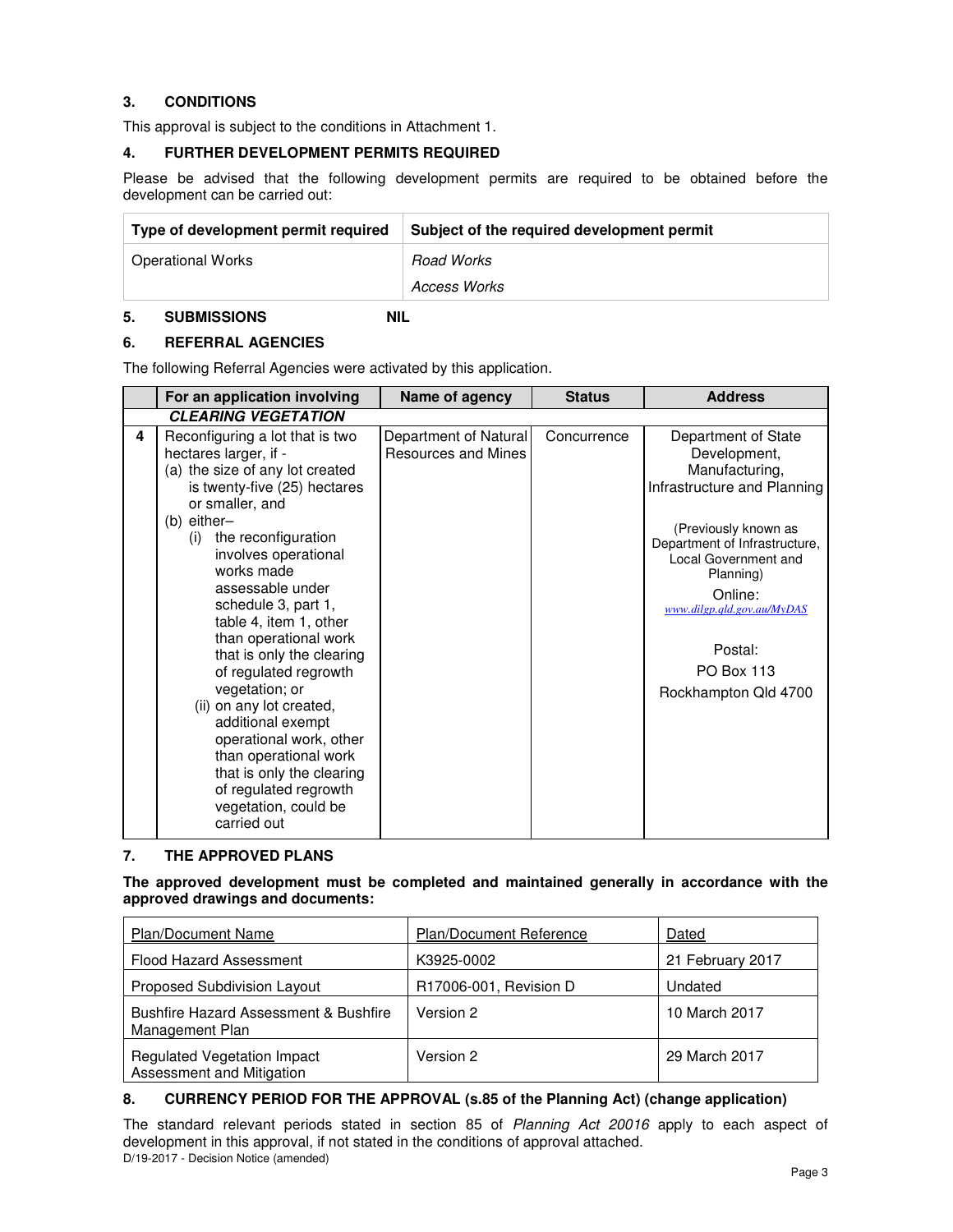#### **9. STATEMENT OF REASONS**

| Description of the<br>development      | The proposed development is for Reconfiguring a Lot (two lots into five Lots) and<br><b>Access Easement</b>                                                                                         |  |  |
|----------------------------------------|-----------------------------------------------------------------------------------------------------------------------------------------------------------------------------------------------------|--|--|
| <b>Reasons for</b><br>decision         | proposed Minor Change will not materially change the approved<br>The<br>development. The proposed change was assessed against all of the assessment<br>benchmarks listed below and wholly complies. |  |  |
| <b>Assessment</b><br><b>Benchmarks</b> | The proposed development was assessed against the following assessment<br>benchmarks:                                                                                                               |  |  |
|                                        | Reconfiguration of Lot Code;<br>٠                                                                                                                                                                   |  |  |
|                                        | Biodiversity and Nature Conservation Code;<br>$\bullet$                                                                                                                                             |  |  |
|                                        | <b>Bushfire Risk Minimisation Code;</b><br>٠                                                                                                                                                        |  |  |
|                                        | Flood Prone Land Code;                                                                                                                                                                              |  |  |
|                                        | Water Quality and Quantity Code;<br>٠                                                                                                                                                               |  |  |
|                                        | Landscape Code; and                                                                                                                                                                                 |  |  |
|                                        | Parking and Access Code.<br>٠                                                                                                                                                                       |  |  |
| <b>Matters prescribed</b>              | The State Planning Policy - Part $E_i$<br>٠                                                                                                                                                         |  |  |
| by regulation                          | The Central Queensland Regional Plan;<br>$\bullet$                                                                                                                                                  |  |  |
|                                        | The Rockhampton City Plan 2005; and<br>٠                                                                                                                                                            |  |  |
|                                        | The common material, being the material submitted with the application.                                                                                                                             |  |  |

#### **10. RIGHTS OF APPEAL**

The rights of an applicant to appeal to a tribunal or the Planning and Environment Court against a decision about a development application are set out in chapter 6, part 1 of the Planning Act 2016. For particular applications, there may also be a right to make an application for a declaration by a tribunal (see chapter 6, part 2 of the Planning Act 2016).

#### Appeal by an applicant

An applicant for a development application may appeal to the Planning and Environment Court against the following:

- the refusal of all or part of the development application
- a provision of the development approval
- the decision to give a preliminary approval when a development permit was applied for
- a deemed refusal of the development application.

An applicant may also have a right to appeal to the Development tribunal. For more information, see schedule 1 of the Planning Act 2016.

The timeframes for starting an appeal in the Planning and Environment Court are set out in section 229 of the Planning Act 2016.

**Attachment 2** is an extract from the Planning Act 2016 that sets down the applicant's appeal rights and the appeal rights of a submitter.

#### **11. WHEN THE DEVELOPMENT APPROVAL TAKES EFFECT**

This development approval takes effect:

From the time the decision notice is given  $-$  if there is no submitter and the applicant does not appeal the decision to the court.

Or

When the submitter's appeal period ends  $-$  if there is a submitter and the applicant does not appeal the decision to the court.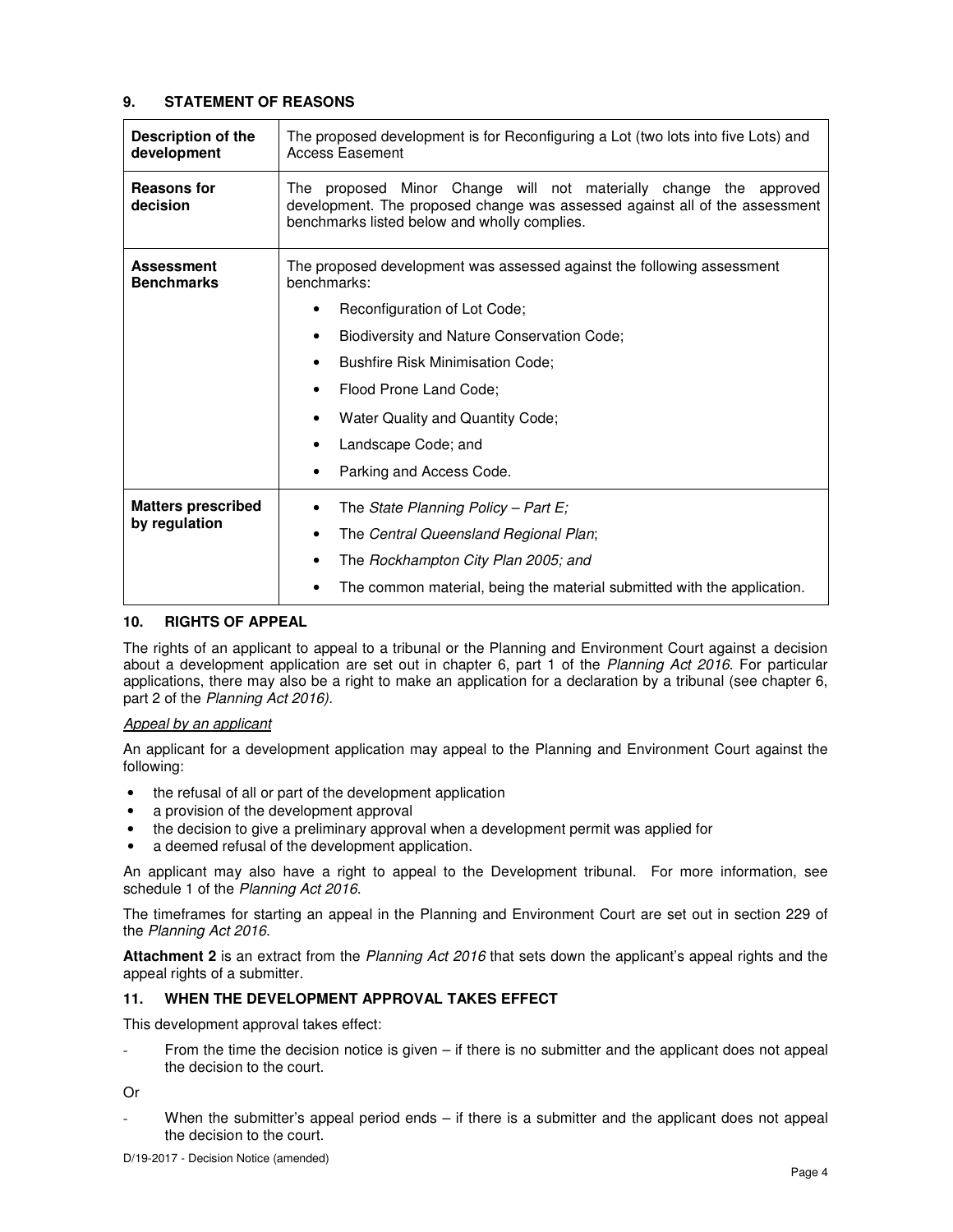Or

- Subject to the decision of the court, when the appeal is finally decided – if an appeal is made to the court.

#### **12. ORIGINAL DECISION ASSESSMENT MANAGER**

| Name: | Tarnya Fitzgibbon<br><b>COORDINATOR</b><br><b>DEVELOPMENT ASSESSMENT</b> | Date: 12 July 2017 |
|-------|--------------------------------------------------------------------------|--------------------|
| 13.   | <b>ASSESSMENT MANAGER</b>                                                |                    |

#### Name: **Tarnya Fitzgibbon COORDINATOR DEVELOPMENT ASSESSMENT** Signature: Date: 10 October 2018

C/C Department of State Development, Manufacturing, Infrastructure and Planning- RockhamptonSARA@dsdmip.qld.gov.au

#### **Attachment 1 – Conditions of the approval**

Part 1 - Conditions imposed by the assessment manager [Note: where a condition is imposed about infrastructure under Chapter 4 of the Planning Act 2016, the relevant provision of the Act under which this condition was imposed must be specified.]

#### **Part 2 – Conditions required by the referral agency response**

#### **Attachment 2—Extract on appeal rights**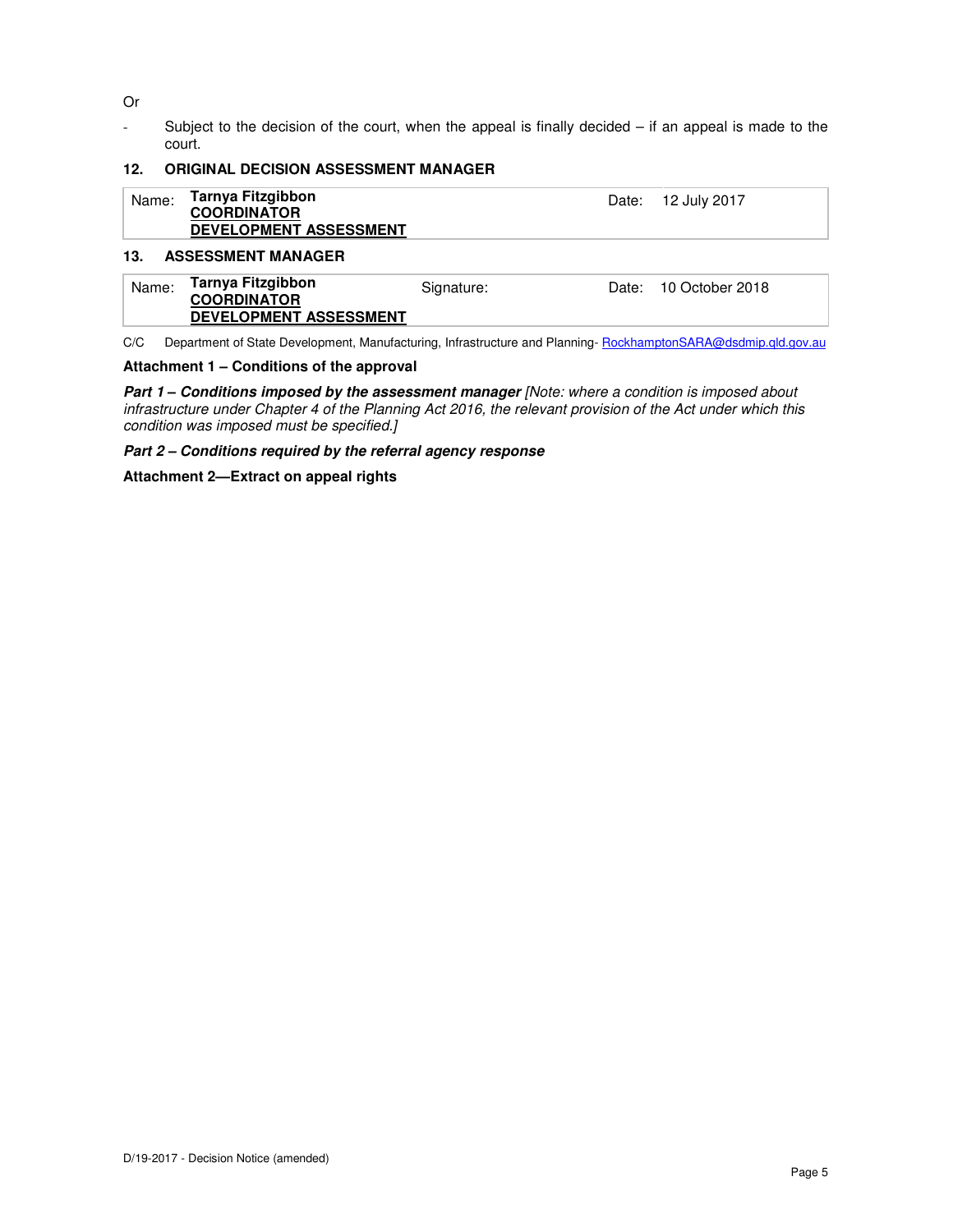

# **Attachment 1 – Part 1**

# **Rockhampton Regional Council Conditions**

PLANNING ACT 2016

# 1.0 ADMINISTRATION

- 1.1 The Developer and his employee, agent, contractor or invitee is responsible for ensuring compliance with the conditions of this development approval.
- 1.2 Where these Conditions refer to "Council" in relation to requiring Council to approve or to be satisfied as to any matter, or conferring on the Council a function, power or discretion, that role may be fulfilled in whole or in part by a delegate appointed for that purpose by the Council.
- 1.3 All conditions, works, or requirements of this development approval must be undertaken, completed, and be accompanied by a Compliance Certificate for any operational works required by this development approval:
	- 1.3.1 to Council's satisfaction;
	- 1.3.2 at no cost to Council; and
	- 1.3.3 prior to the issue of the Compliance Certificate for the Survey Plan,

unless otherwise stated.

- 1.4 Infrastructure requirements of this development approval must be contributed to the relevant authorities, where applicable, at no cost to Council, prior to the issue of the Compliance Certificate for the Survey Plan, unless otherwise stated.
- 1.5 The following further Development Permits must be obtained prior to the commencement of any works associated with their purposes:
	- 1.5.1 Operational Works:
		- (i) Road Works; and
		- (ii) Access Works.
- 1.6 All works must be designed, constructed and maintained in accordance with the relevant Council policies, guidelines and standards, unless otherwise stated.
- 1.7 All engineering drawings/specifications, design and construction works must be in accordance with the requirements of the relevant Australian Standards and must be approved, supervised and certified by a Registered Professional Engineer of Queensland.
- 1.8 The access to Lot 12 and Lot 13 must be via Easement B over Lot 485 and Easement C over Lot 13. Easement documents must accompany the Survey Plan for endorsement by Council, prior to the issue of the Compliance Certificate for the Survey Plan.
- 2.0 APPROVED PLANS AND DOCUMENTS
- 2.1 The approved development must be completed and maintained generally in accordance with the approved plans and documents, except where amended by any condition of this development approval:

| <b>Plan/Document Name</b>                                                  | Plan/Document Reference | Dated            |
|----------------------------------------------------------------------------|-------------------------|------------------|
| <b>Flood Hazard Assessment</b>                                             | K3925-0002              | 21 February 2017 |
| Proposed Subdivision Layout                                                | R17006-001, Revision D  | Undated          |
| <b>Bushfire Hazard Assessment &amp;</b><br><b>Bushfire Management Plan</b> | Version 2               | 10 March 2017    |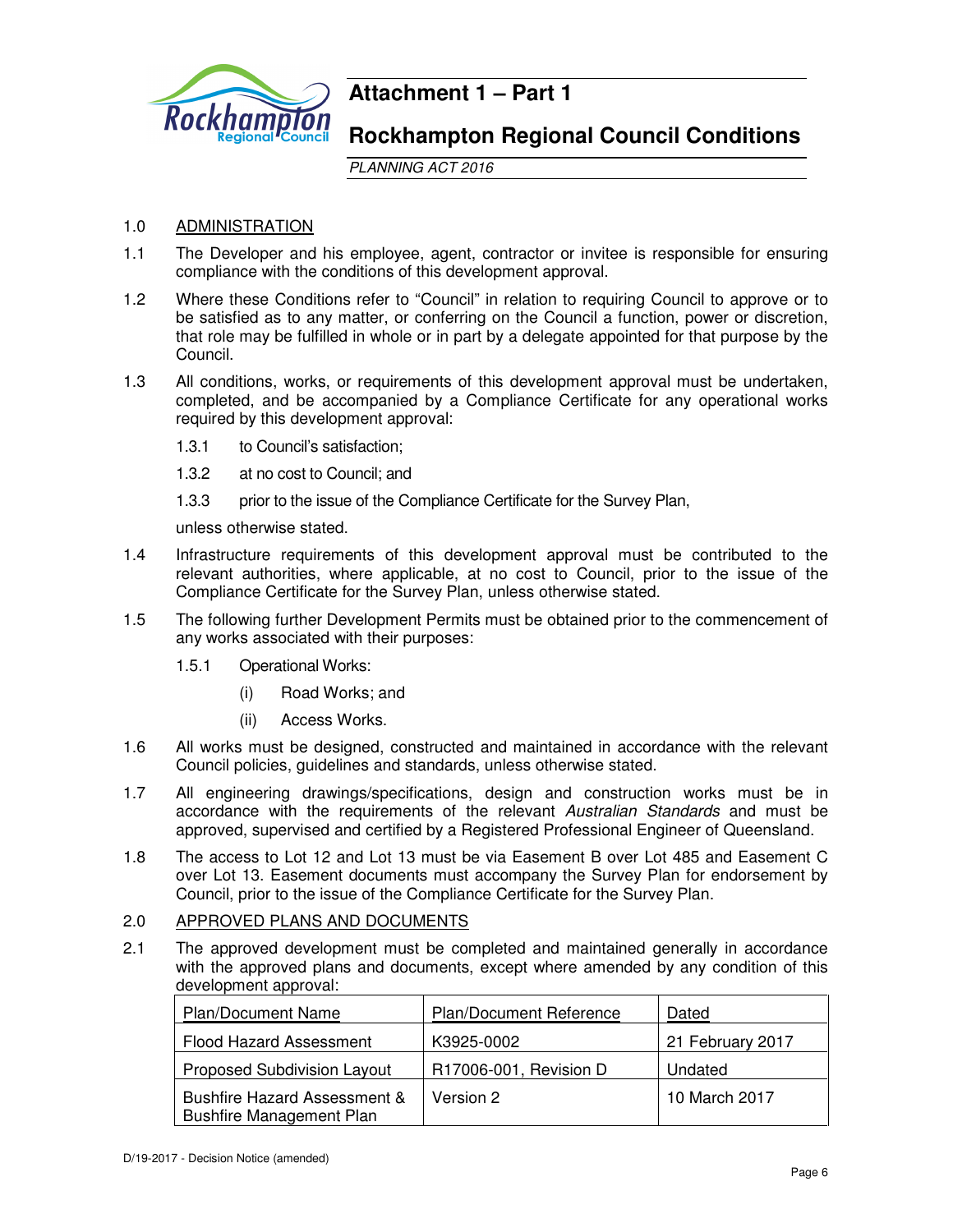| <b>Plan/Document Name</b>                                       | <b>Plan/Document Reference</b> | Dated         |
|-----------------------------------------------------------------|--------------------------------|---------------|
| <b>Regulated Vegetation Impact</b><br>Assessment and Mitigation | Version 2                      | 29 March 2017 |

- 2.2 Where there is any conflict between the conditions of this development approval and the details shown on the approved plans and documents, the conditions of this development approval must prevail.
- 2.3 Where conditions require the above plans or documents to be amended, the revised document(s) must be submitted for approval by Council prior to the submission of an application for a Development Permit for Operational Works.

### 3.0 STAGED DEVELOPMENT

- 3.1 This development approval is for a development to be undertaken in two (2) discrete stages, namely:
	- 3.1.1 Lots 12, 13 and Lot 14 (Stage One three [3] lots); and
	- 3.1.2 Lot 11 (Stage Two one [1] lot).

in accordance with the approved proposed subdivision layout plan (refer to condition 2.1).

The stages are not required to be undertaken in any chronological order.

- 3.2 Unless otherwise expressly stated, the conditions must be read as being applicable to all stages.
- 4.0 ROAD WORKS
- 4.1 A Development Permit for Operational Works (road works) must be obtained prior to the commencement of any road works required by this development approval for Stage 2.
- 4.2 All road works for Stage 2 of the development must be designed and constructed in accordance with the approved plans (refer to condition 2.1), Capricorn Municipal Development Guidelines, and relevant Australian Standards and Austroads Guidelines and the provisions of a Development Permit for Operational Works (road works).
- 4.3 As part of Stage 2 of the development, Olive Street must be designed and constructed from the intersection with McMillan Avenue to the access point for Lot 11 to the following parameters:-
	- 4.3.1 A minimum 4.5 metre wide gravel formation;
	- 4.3.2 A pavement depth suitable for the in-situ subgrade conditions and expected traffic loadings but no less than 150 millimetres;
	- 4.3.3 A desirable minimum design speed of 50 kilometres/per hour with a minimum design speed for individual elements of 30 kilometres/per hour;
	- 4.3.4 A turning area to permit vehicle U-Turns opposite the access point for Lot 11;
	- 4.3.5 With appropriate road furniture and signage to the Manual of Uniform Traffic Control Devices – Queensland; and
	- 4.3.6 The horizontal alignment is permitted to vary around the existing road reserve centreline by plus/minus 5 metres.
- 4.4 As part of Stage 2 of the development, McMillan Avenue must be designed and constructed from the end of the existing seal in McMillan Avenue to the intersection with Olive Street to the following parameter:-
	- 4.4.1 A minimum 4.5 metre wide gravel formation and a two-coat bitumen seal;
	- 4.4.2 A pavement depth suitable for the in-situ subgrade conditions and expected traffic loadings but no less than 150 millimetres;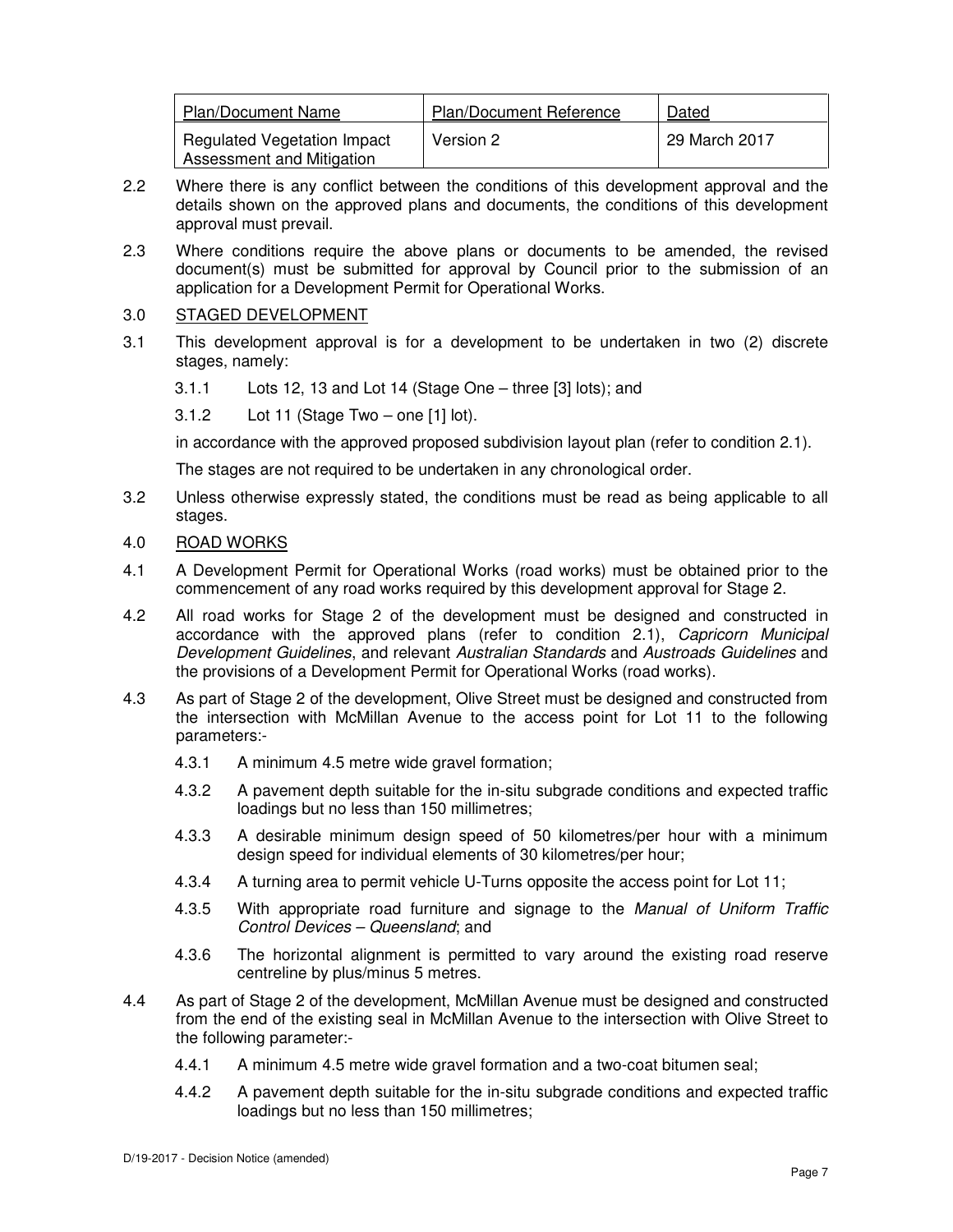- 4.4.3 A desirable minimum design speed of 50 kilometres/per hour with a minimum design speed for individual elements of 30 kilometres/per hour;
- 4.4.4 With appropriate road furniture and signage to the Manual of Uniform Traffic Control Devices – Queensland; and
- 4.4.5 The horizontal alignment must generally align with the centre of the existing seal in McMillan Avenue.
- 4.5 As part of Stage 2 of the development, the intersection of McMillan Avenue and Olive Street must be designed and constructed such that there is a minimum width of 5.5 metres for a distance of ten (10) metres to the east along Olive Street and ten (10) metres to the south along McMillan Avenue. The pavement depth must be suitable for the in-situ subgrade conditions but no less than 150 millimetres and be sealed with a minimum two-coat bitumen seal.
- 4.6 Traffic signs and pavement markings must be provided in accordance with the Manual of Uniform Traffic Control Devices – Queensland. Where necessary; existing traffic signs and pavement markings must be modified in accordance with the Manual of Uniform Traffic Control Devices – Queensland.

#### 5.0 ACCESS WORKS

- 5.1 A Development Permit for Operational Works (access works) must be obtained prior to the commencement of any access works required by this development approval.
- 5.2 All access works must be designed and constructed in accordance with the approved plans (refer to condition 2.1), and Capricorn Municipal Development Guidelines, and the provisions of a Development Permit for Operational Works (access works).
- 5.3 The internal access to Lot 12 and Lot 13 must be constructed from the end of Alfred Road to the southern boundary of Lot 12. Construction must be a minimum of four (4) metres wide with a low flow pipe and concrete spillway with a one (1) year ARI immunity through the existing natural channel.
- 5.4 A new access must be constructed for Lot 11 for Stage 2 of the development in accordance with the requirements of the *Capricorn Municipal Development Guidelines*.
- 5.5 Flood height markers must be installed along the access to Lot 12 and Lot 13, for the full extent of the 1% Average Exceedance Probability inundation area.

# 6.0 PLUMBING AND DRAINAGE WORKS

- 6.1 On-site sewage treatment and disposal must be in accordance with the Queensland Plumbing and Wastewater Code and Council's Plumbing and Drainage Policies. This can be completed at the building works application stage.
- 6.2 On-site water supply for domestic and firefighting purposes must be provided and may include the provision of a bore, dams, water storage tanks or a combination of each. This can be completed at the building works application stage.

# 7.0 STORMWATER WORKS

7.1 All stormwater must drain to a demonstrated lawful point of discharge and must not adversely affect surrounding land or infrastructure in comparison to the pre-development conditions, including but not limited to blocking, altering or diverting existing stormwater runoff patterns or having the potential to cause damage to other infrastructure.

### 8.0 SITE WORKS

- 8.1 All earthworks must be undertaken in accordance with Australian Standard AS3798 "Guidelines on earthworks for commercial and residential developments".
- 8.2 Site works must be constructed such that they do not, at any time, in any way restrict, impair or change the natural flow of runoff water, or cause a nuisance or worsening to surrounding land or infrastructure.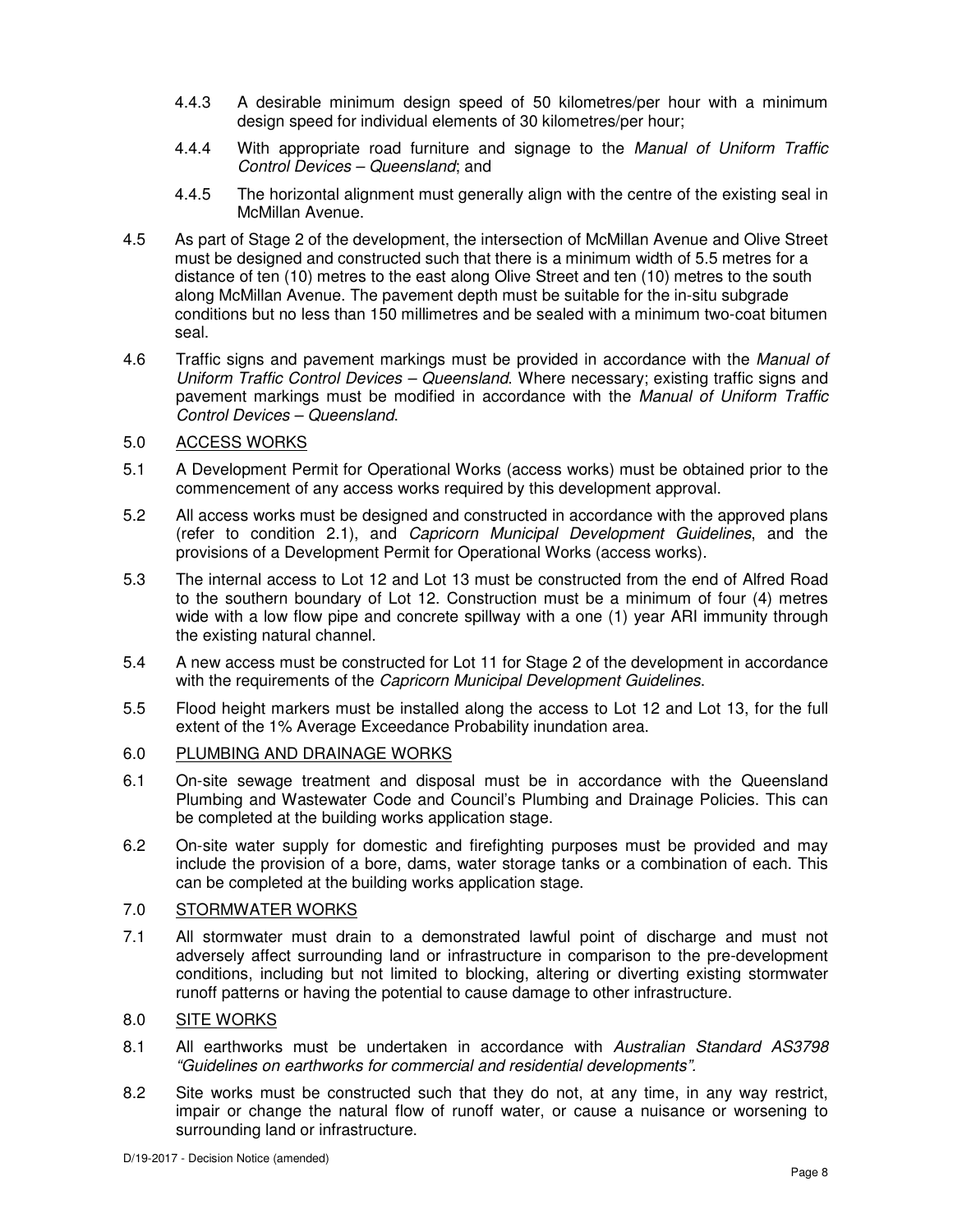- 8.3 Vegetation must not be cleared unless and until written approval has been provided by Council. A Development Permit for Operational Works constitutes written approval, only for the purposes of clearing vegetation directly pertinent to the operational works that are the subject of the Development Permit.
- 8.4 All site works must be undertaken to ensure that there is:
	- 8.4.1 no increase in upstream or downstream flood levels for all levels of immunity up to a one per cent (1%) Annual exceedance probability defined flood event;
	- 8.4.2 no increase in velocity profiles, for which no remedy exists to prevent erosion and/or scouring. In the event that modelling shows non-compliance with the above, works must be undertaken within the system to satisfy the above criteria for development; and
	- 8.4.3 a lawful point of discharge to which the approved works drain during the construction phase.

### 9.0 ELECTRICITY

9.1 Electricity services must be provided in accordance with the standards and requirements of the relevant service provider, prior to the issue of the Compliance Certificate for the Survey Plan.

### 10.0 TELECOMMUNICATIONS

10.1 Evidence that the new lots can be provided with telecommunications services from the relevant service provider must be provided to Council, prior to the issue of the Compliance Certificate for the Survey Plan.

# 11.0 ASSET MANAGEMENT

- 11.1 Any alteration necessary to electricity, telephone, water mains, sewerage mains, and/or public utility installations resulting from the development or in connection with the development, must be undertaken and completed at no cost to Council.
- 11.2 Any damage to existing stormwater, water supply and sewerage infrastructure, kerb and channel, pathway or roadway (including removal of concrete slurry from public land and Council infrastructure), that occurs while any works are being carried out in association with this development approval must be repaired at full cost to the developer. This includes the reinstatement of any existing traffic signs or pavement markings that may have been removed or damaged.
- 11.3 'As Constructed' information pertaining to assets to be handed over to Council and those which may have an impact on Council's existing and future assets must be provided prior to the issue of the Compliance Certificate for the Survey Plan. This information must be provided in accordance with the Asset Design and As Constructed Manual (ADAC).

# 12.0 ENVIRONMENTAL

- 12.1 Any application for a Development Permit for Operational Works must be accompanied by an Erosion and Sediment Control Plan that addresses, but is not limited to, the following:
	- (i) objectives;
	- (ii) site location and topography
	- (iii) vegetation;
	- (iv) site drainage;
	- (v) soils;
	- (vi) erosion susceptibility;
	- (vii) erosion risk;
	- (viii) concept;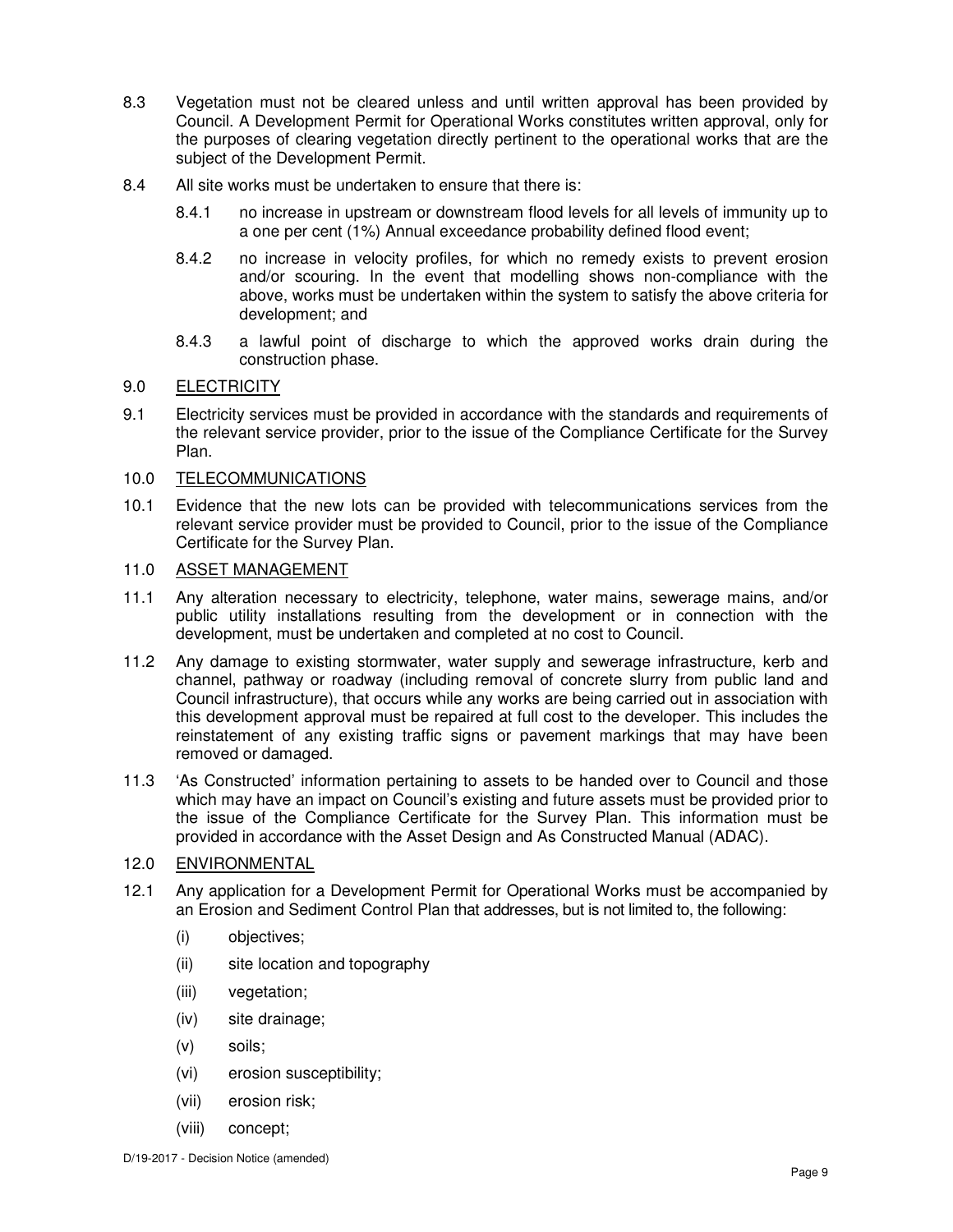- (ix) design; and
- (x) implementation,

for the construction and post-construction phases of work.

- 12.2 The Erosion Control and Stormwater Control Management Plan prepared by a Registered Professional Engineer of Queensland in accordance with the Capricorn Municipal Design Guidelines, must be implemented, monitored and maintained for the duration of the works, and until all exposed soil areas are permanently stabilised (for example, turfed, hydromulched, concreted, landscaped). The plan must be available on-site for inspection by Council Officers whilst all works are being carried out.
- 12.3 The development must be undertaken in accordance with the recommendations in the approved Bushfire Management Plan (refer to condition 2.1).
- 12.4 The maintenance of the fire management trail must be the responsibility of the owner of the land (the Developer) until the subdivision is accepted by Council as being 'off defects' whereupon it must be the responsibility of the relevant property owners. All future owners of the proposed lots must be advised by the Developer in writing of their responsibility to comply with the requirements of the approved Bushfire Management Plan (refer to condition 2.1).
- 12.5 All future buildings on the proposed lots must be constructed in accordance with Australian Standard AS3959 "Construction of buildings in bushfire-prone areas" and the approved Bushfire Management Plan (refer to condition 2.1). A property note to this effect will be entered against Lots 11, 12, 13 and 14.

#### ADVISORY NOTES

NOTE 1. General Environmental Duty

General environmental duty under the *Environmental Protection Act 1994* prohibits unlawful environmental nuisance caused by noise, aerosols, particles, dust, ash, fumes, light, odour or smoke beyond the boundaries of the development site during all stages of the development including earthworks, construction and operation.

#### NOTE 2. General Safety Of Public During Construction

The Work Health and Safety Act 2011 and Manual of Uniform Traffic Control Devices must be complied with in carrying out any construction works, and to ensure safe traffic control and safe public access in respect of works being constructed on a road.

### NOTE 3. Property Note (Bushfire)

All future buildings on the proposed lots must be constructed in accordance with Australian Standard AS3959 "Construction of buildings in bushfire-prone areas" and the approved Bushfire Management Plan.

# NOTE 4. Infrastructure Charges Notice

This application is subject to infrastructure charges in accordance with Council policies. The charges are presented on an Infrastructure Charges Notice.

#### NOTE 5. Clearing within Road Reserve

An approval for a Tree Clearing Permit, issued by the Department of Environment and Heritage Protection in addition to the Operational Works (road works) permit, will be required when constructing the proposed new roads.

It is a requirement under the Nature Conservation Act 1992 that an approved Tree Clearing Permit is obtained from the Department of Environment and Heritage Protection, prior to any tree clearing activities that are to occur within a road reserve that is under Council control.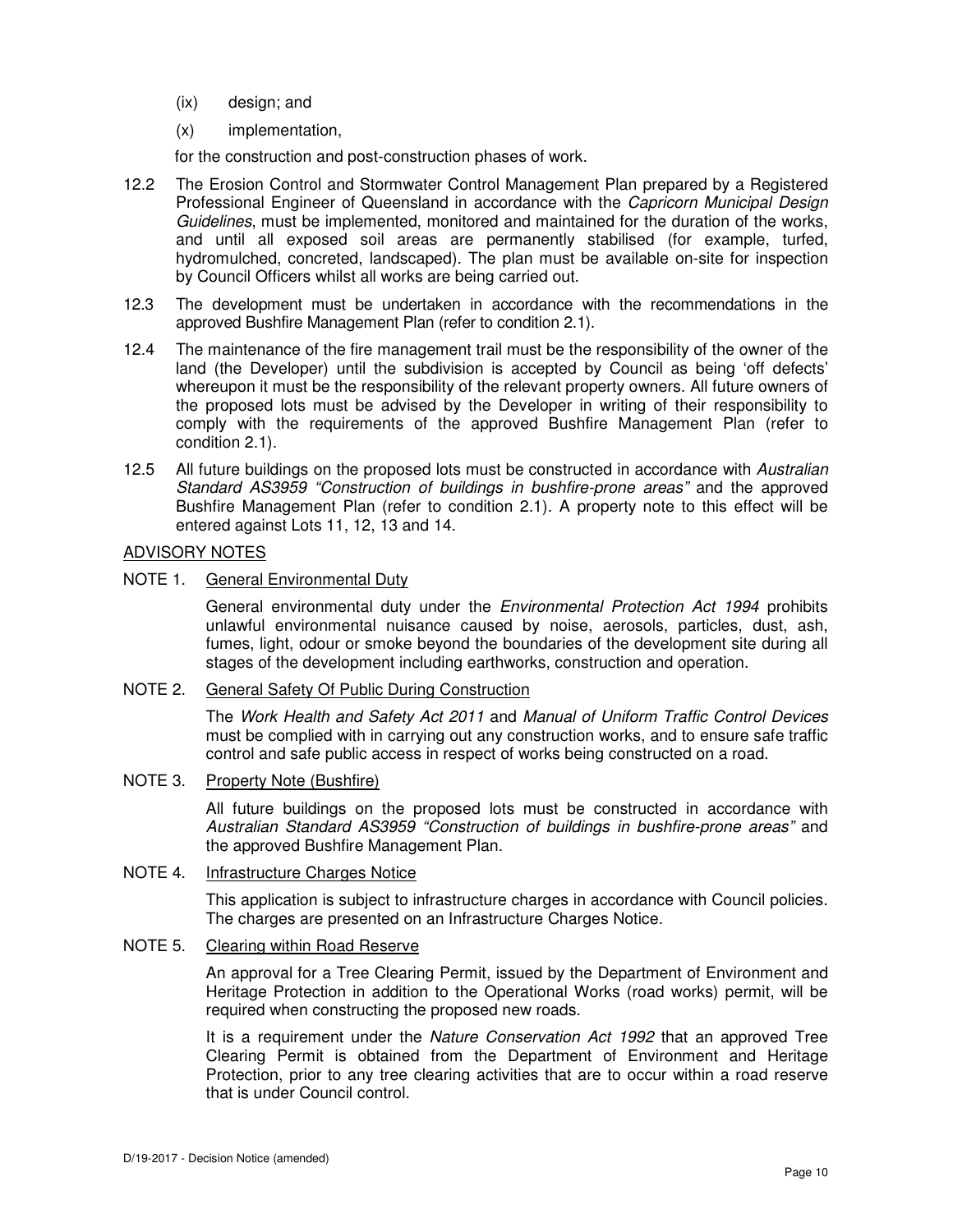#### NOTE 6. Provision for Sewer and Water services

Each lot must be provided with on-site sewerage treatment and disposal systems at the time of house construction. All systems must comply with the Queensland Plumbing and Wastewater Code, Australian Standard AS1547:2012 "On-site domestic wastewater management" and Council Plumbing and Drainage Policies. Sustainable Water sources including rainwater tanks, and a bore or small dam must be provided.

# NOTE 7. Rural Addressing

Rural addressing must be provided to each lot in accordance with Council's rural addressing procedures.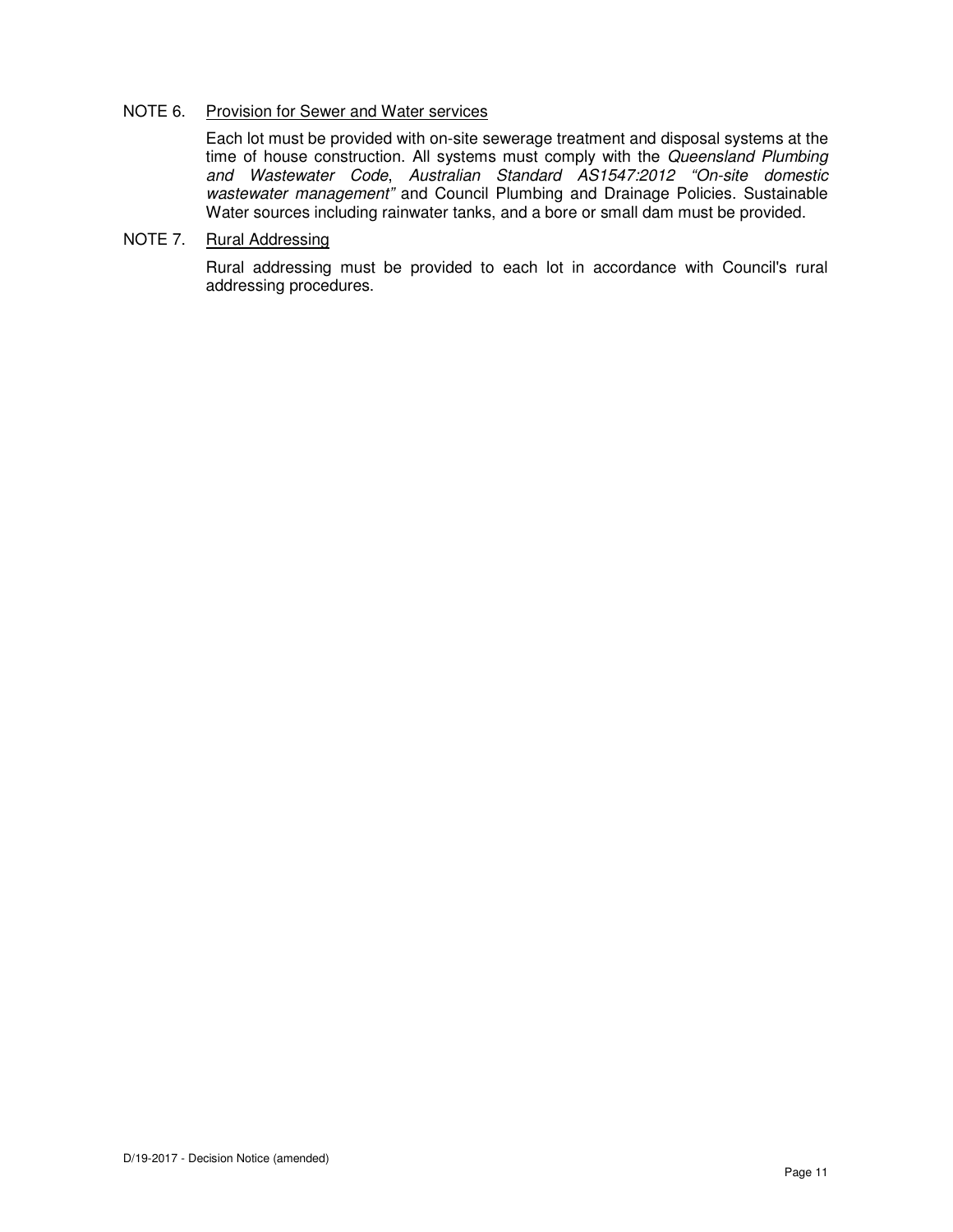

# **Attachment 1 – Part 2 Referral Agency Conditions – Department of Infrastructure, Local Government and Planning**

PLANNING ACT 2016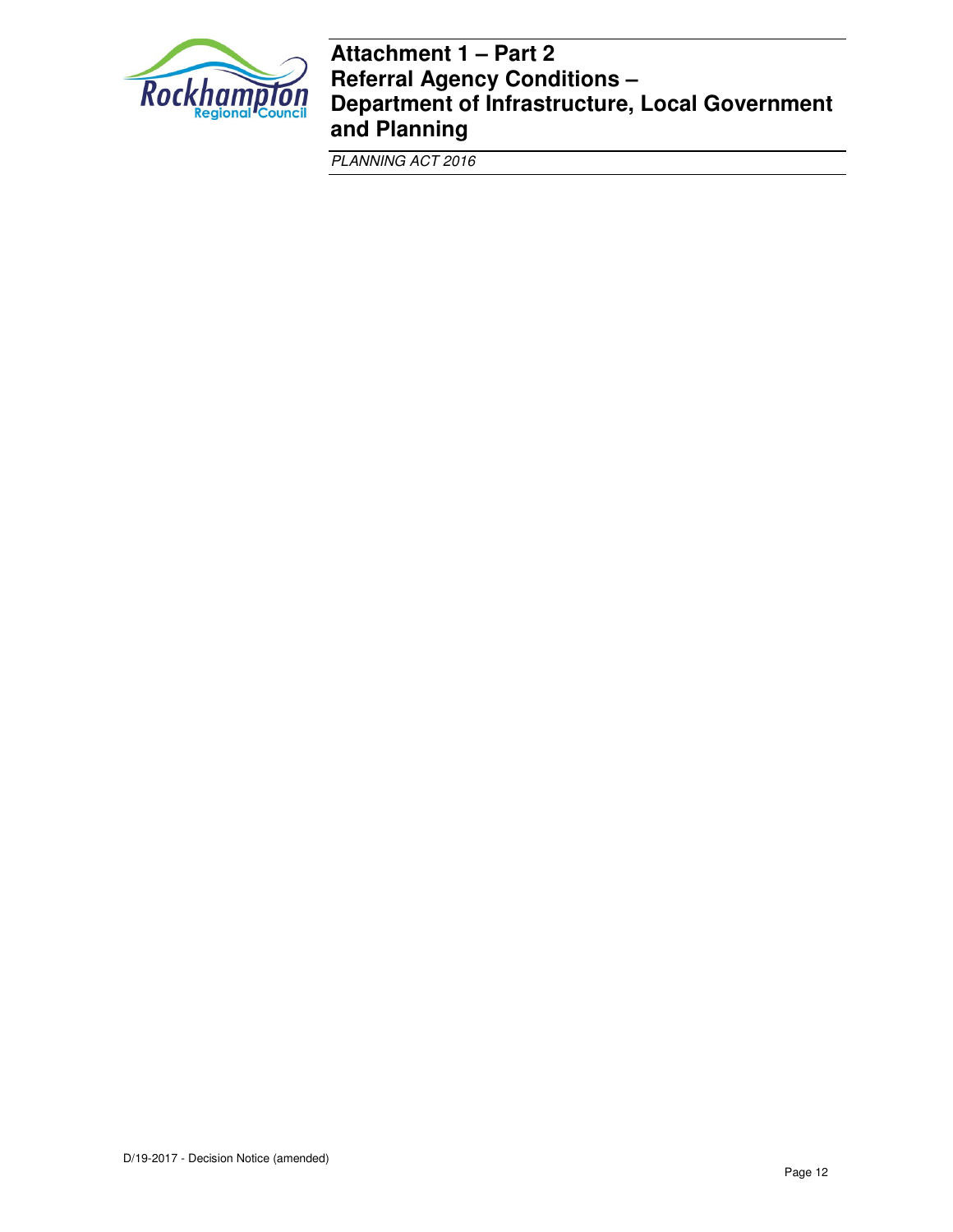

# **Attachment 2 - Appeal Rights**

PLANNING ACT 2016

The following is an extract from the Planning Act 2016 (Chapter 6)

#### **Appeal rights**

#### **229 Appeals to tribunal or P&E Court**

- (1) Schedule 1 states—
	- (a) matters that may be appealed to— (i) either a tribunal or the P&E Court; or (ii) only a tribunal; or (iii) only the P&E Court; and
	- (b) the person—
		- (i) who may appeal a matter (the **appellant**); and (ii) who is a respondent in an appeal of the matter; and (iii) who is a co-respondent in an appeal of the matter; and
		- (iv) who may elect to be a co-respondent in an appeal of the matter.
- (2) An appellant may start an appeal within the appeal period.
- (3) The **appeal period** is—
	- (a) for an appeal by a building advisory agency—10 business days after a decision notice for the decision is given to the agency or
	- (b) for an appeal against a deemed refusal—at any time after the deemed refusal happens; or
	- (c) for an appeal against a decision of the Minister, under chapter 7, part 4, to register premises or to renew the registration of premises—20 business days after a notice is published under section 269(3)(a) or (4); or
	- (d) for an appeal against an infrastructure charges notice— 20 business days after the infrastructure charges notice is given to the person; or
	- (e) for an appeal about a deemed approval of a development application for which a decision notice has not been given—30 business days after the applicant gives the deemed approval notice to the assessment manager; or
	- (f) for any other appeal—20 business days after a notice of the decision for the matter, including an enforcement notice, is given to the person.
	- Note—

See the P&E Court Act for the court's power to extend the appeal period.

- (4) Each respondent and co-respondent for an appeal may be heard in the appeal.
- (5) If an appeal is only about a referral agency's response, the assessment manager may apply to the tribunal or P&E Court to withdraw from the appeal.
- (6) To remove any doubt, it is declared that an appeal against an infrastructure charges notice must not be about—
	- (a) the adopted charge itself; or
	- (b) for a decision about an offset or refund—
		- (i) the establishment cost of trunk infrastructure identified in a LGIP; or
	- (ii) the cost of infrastructure decided using the method included in the local government's charges resolution.

#### **230 Notice of appeal**

- (1) An appellant starts an appeal by lodging, with the registrar of the tribunal or P&E Court, a notice of appeal that— (a) is in the approved form; and
	- (b) succinctly states the grounds of the appeal.
- (2) The notice of appeal must be accompanied by the required fee.
- (3) The appellant or, for an appeal to a tribunal, the registrar must, within the service period, give a copy of the notice of appeal to-
	- (a) the respondent for the appeal; and
	- (b) each co-respondent for the appeal; and
- (c) for an appeal about a development application under schedule 1, table 1, item 1—each principal submitter for the development application; and
- (d) for an appeal about a change application under schedule 1, table 1, item 2—each principal submitter for the change application; and
- (e) each person who may elect to become a co-respondent for the appeal, other than an eligible submitter who is not a principal submitter in an appeal under paragraph (c) or (d); and
- (f) for an appeal to the P&E Court—the chief executive; and
- (g) for an appeal to a tribunal under another Act—any other
- person who the registrar considers appropriate.

#### (4) The **service period** is—

- (a) if a submitter or advice agency started the appeal in the P&E Court-2 business days after the appeal is started; or
- (b) otherwise—10 business days after the appeal is started.
- (5) A notice of appeal given to a person who may elect to be a co-respondent must state the effect of subsection
- (6) A person elects to be a co-respondent by filing a notice of election, in the approved form, within 10 business days after the notice of appeal is given to the person*.*

#### **231 Other appeals**

- (1) Subject to this chapter, schedule 1 and the P&E Court Act, unless the Supreme Court decides a decision or other matter under this Act is affected by jurisdictional error, the decision or matter is non-appealable.
- (2) The Judicial Review Act 1991, part 5 applies to the decision or matter to the extent it is affected by jurisdictional error.
- (3) A person who, but for subsection (1) could have made an application under the Judicial Review Act 1991 in relation to the decision or matter, may apply under part 4 of that Act for a statement of reasons in relation to the decision or matter.
- (4) In this section— **decision** includes—
	- (a) conduct engaged in for the purpose of making a decision; and
	- (b) other conduct that relates to the making of a decision; and
	- (c) the making of a decision or the failure to make a decision; and
	- (d) a purported decision; and
	- (e) a deemed refusal.
- **non-appealable**, for a decision or matter, means the decision or matter—
	- (a) is final and conclusive; and
	- (b) may not be challenged, appealed against, reviewed, quashed, set aside or called into question in any other way under the Judicial Review Act 1991 or otherwise, whether by the Supreme Court, another court, a tribunal or another entity; and
	- (c) is not subject to any declaratory, injunctive or other order of the Supreme Court, another court, a tribunal or another entity on any ground.

#### **232 Rules of the P&E Court**

- (1) A person who is appealing to the P&E Court must comply with the rules of the court that apply to the appeal.
- (2) However, the P&E Court may hear and decide an appeal even if the person has not complied with rules of the P&E Court.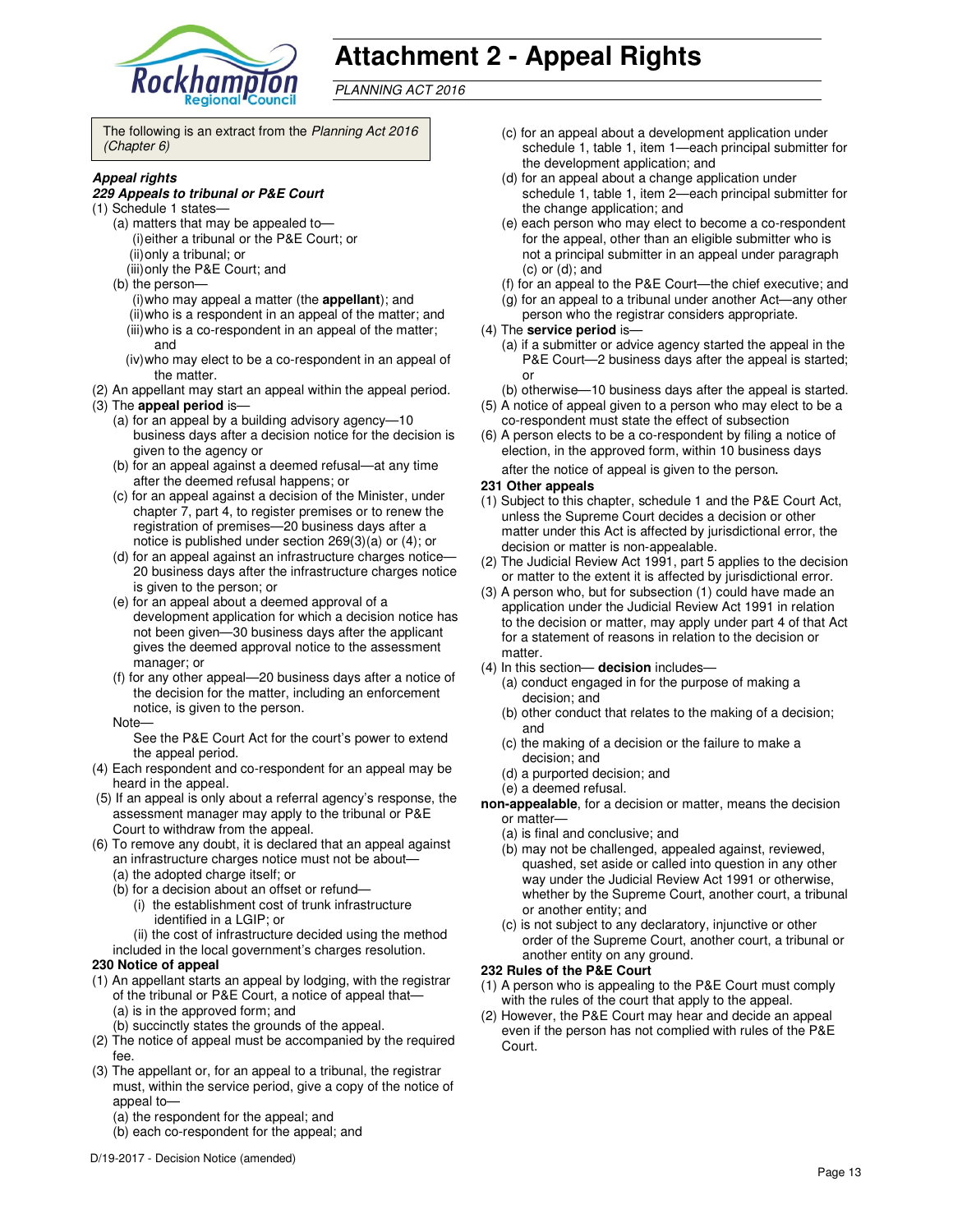

# **Appeal Rights**

PLANNING ACT 2016

## **Schedule 1**

#### **Appeals section 229 1 Appeal rights and parties to appeals**

- (1) Table 1 states the matters that may be appealed to—(a) the P&E court; or (b) a tribunal.
- (2) However, table 1 applies to a tribunal only if the matter involves—
	- (a) the refusal, or deemed refusal of a development application, for—
	- (i) a material change of use for a classified building; or
	- (ii) operational work associated with building work, a retaining wall, or a tennis court; or (b) a provision of a development approval for—
	- (i) a material change of use for a classified building; or
- (ii) operational work associated with building work, a retaining wall, or a tennis court; or
	- (c) if a development permit was applied for—the decision to give a preliminary approval for—
		- (i) a material change of use for a classified building; or
		- (ii) operational work associated with building work, a retaining wall, or a tennis court; or
	- (d) a development condition if—
		- (i) the development approval is only for a material change of use that involves the use of a building classified under the Building Code as a class 2 building; and
		- (ii) the building is, or is proposed to be, not more than 3 storeys; and
		- (iii) the proposed development is for not more than 60 sole-occupancy units; or
	- (e) a decision for, or a deemed refusal of, an extension application for a development approval that is only for a material change of use of a classified building; or
	- (f) a decision for, or a deemed refusal of, a change application for a development approval that is only for a material change of use of a classified building; or
	- (g) a matter under this Act, to the extent the matter relates to—
		- (i) the Building Act, other than a matter under that Act that may or must be decided by the Queensland Building and Construction Commission; or
		- (ii) the Plumbing and Drainage Act, part 4 or 5; or
	- (h) a decision to give an enforcement notice in relation to a matter under paragraphs (a) to (g); or
	- (i) a decision to give an infrastructure charges notice; or
	- (j) the refusal, or deemed refusal, of a conversion application; or
	- (k) a matter that, under another Act, may be appealed to the tribunal; or
	- (l) a matter prescribed by regulation.
- (3) Also, table 1 does not apply to a tribunal if the matter
- involves—
	- (a) for a matter in subsection  $(2)(a)$  to  $(d)$ 
		- (i) a development approval for which the development application required impact assessment; and
		- (ii) a development approval in relation to which the assessment manager received a properly made submission for the development application; or
	- (b) a provision of a development approval about the identification or inclusion, under a variation approval, of a matter for the development.
- (4) Table 2 states the matters that may be appealed only to the P&E Court.
- (5) Table 3 states the matters that may be appealed only to the tribunal.
- (6) In each table—
	- (a) column 1 states the appellant in the appeal; and
	- (b) column 2 states the respondent in the appeal; and
	- (c) column 3 states the co-respondent (if any) in the appeal; and
	- (d) column 4 states the co-respondents by election (if any) in the appeal.
- (7) If the chief executive receives a notice of appeal under section 230(3)(f), the chief executive may elect to be a corespondent in the appeal.

| Table 1<br>Appeals to the P&E Court and, for certain matters, to a tribunal                                                                                                                                                                                                                                                                    |                           |                                                              |                                                                                   |  |
|------------------------------------------------------------------------------------------------------------------------------------------------------------------------------------------------------------------------------------------------------------------------------------------------------------------------------------------------|---------------------------|--------------------------------------------------------------|-----------------------------------------------------------------------------------|--|
| 1. Development applications<br>An appeal may be made against-<br>(a) the refusal of all or part of the development application; or<br>(b) the deemed refusal of the development application; or<br>(c) a provision of the development approval; or<br>(d) if a development permit was applied for-the decision to give a preliminary approval. |                           |                                                              |                                                                                   |  |
| Column 1                                                                                                                                                                                                                                                                                                                                       | Column 2                  | Column 3                                                     | Column 4                                                                          |  |
| Appellant                                                                                                                                                                                                                                                                                                                                      | Respondent                | Co-respondent<br>$($ if any $)$                              | Co-respondent by election<br>(i f any)                                            |  |
| The applicant                                                                                                                                                                                                                                                                                                                                  | The assessment<br>manager | If the appeal is about<br>a concurrence<br>agency's referral | 1 A concurrence agency that is<br>not a co-respondent<br>2 If a chosen Assessment |  |

response—the

manager is the respondent-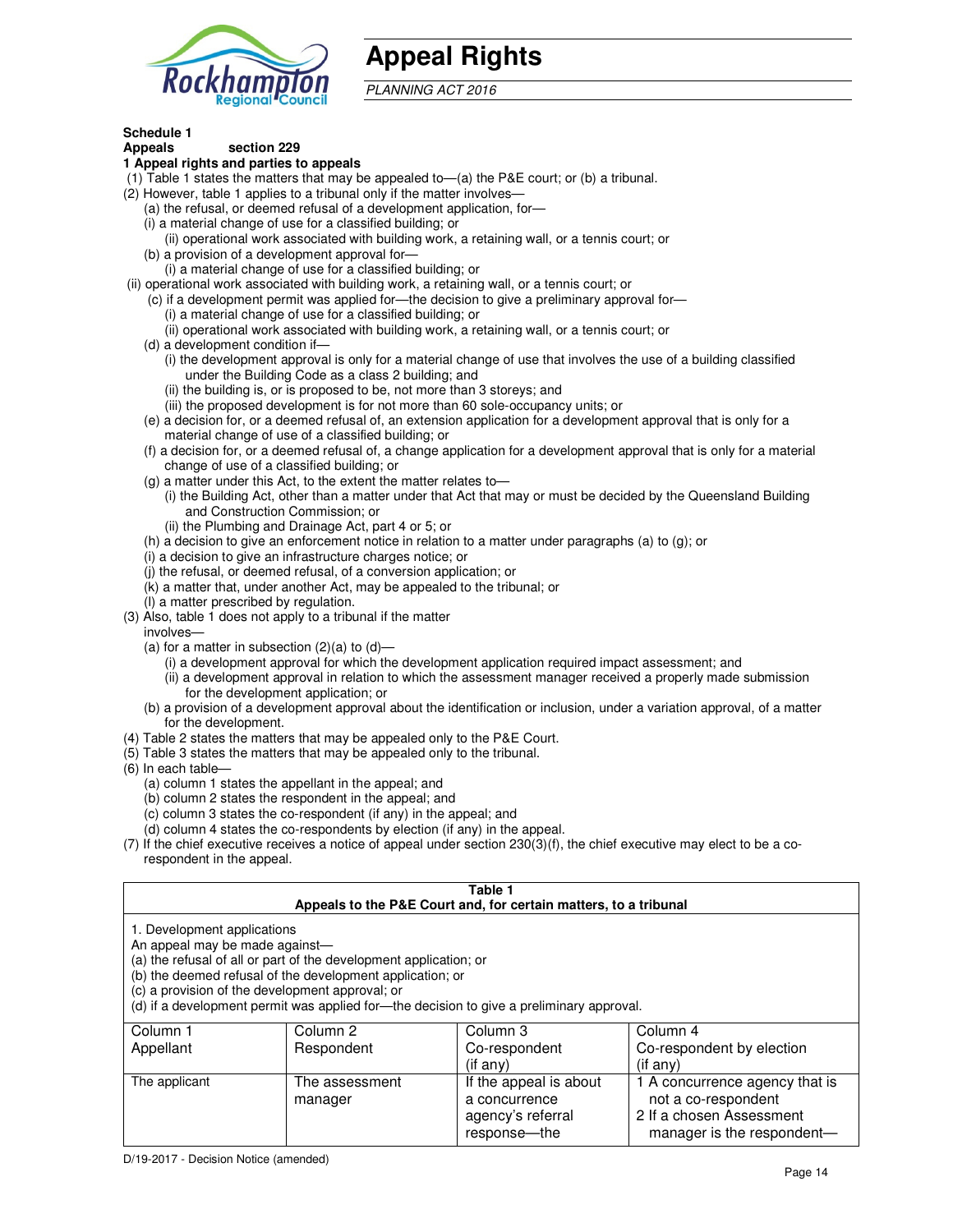| Table 1<br>Appeals to the P&E Court and, for certain matters, to a tribunal                                                                                                                                                                                                                                                                                                                                                                                                                                                                                                                                                                                                                                                                                                                                                                                                                                                                                       |                                   |                                                                 |                                                                                                                                                                                                                                                                                                                                                 |
|-------------------------------------------------------------------------------------------------------------------------------------------------------------------------------------------------------------------------------------------------------------------------------------------------------------------------------------------------------------------------------------------------------------------------------------------------------------------------------------------------------------------------------------------------------------------------------------------------------------------------------------------------------------------------------------------------------------------------------------------------------------------------------------------------------------------------------------------------------------------------------------------------------------------------------------------------------------------|-----------------------------------|-----------------------------------------------------------------|-------------------------------------------------------------------------------------------------------------------------------------------------------------------------------------------------------------------------------------------------------------------------------------------------------------------------------------------------|
|                                                                                                                                                                                                                                                                                                                                                                                                                                                                                                                                                                                                                                                                                                                                                                                                                                                                                                                                                                   |                                   | concurrence agency                                              | the prescribed assessment<br>manager<br>3 Any eligible advice agency for<br>the application<br>4 Any eligible submitter for the<br>application                                                                                                                                                                                                  |
| 2. Change applications<br>An appeal may be made against-<br>(b) a deemed refusal of a change application.                                                                                                                                                                                                                                                                                                                                                                                                                                                                                                                                                                                                                                                                                                                                                                                                                                                         |                                   |                                                                 | (a) a responsible entity's decision for a change application, other than a decision made by the P&E court; or                                                                                                                                                                                                                                   |
| Column 1<br>Appellant                                                                                                                                                                                                                                                                                                                                                                                                                                                                                                                                                                                                                                                                                                                                                                                                                                                                                                                                             | Column <sub>2</sub><br>Respondent | Column <sub>3</sub><br>Co-respondent<br>(if any)                | Column 4<br>Co-respondent by election<br>(if any)                                                                                                                                                                                                                                                                                               |
| 1 The applicant<br>2 If the responsible<br>entity is the<br>assessment<br>manager-an<br>affected entity that<br>gave a pre-request<br>notice or response<br>notice                                                                                                                                                                                                                                                                                                                                                                                                                                                                                                                                                                                                                                                                                                                                                                                                | The responsible<br>entity         | If an affected entity<br>starts the appeal-the<br>applicant     | 1 A concurrence agency for the<br>development application<br>2 If a chosen assessment<br>manager is the respondent-<br>the prescribed assessment<br>manager<br>3 A private certifier for the<br>development application<br>4 Any eligible advice agency for<br>the change application<br>5 Any eligible submitter for the<br>change application |
| 3. Extension applications<br>An appeal may be made against-<br>(a) the assessment manager's decision about an extension application; or<br>(b) a deemed refusal of an extension application.                                                                                                                                                                                                                                                                                                                                                                                                                                                                                                                                                                                                                                                                                                                                                                      |                                   |                                                                 |                                                                                                                                                                                                                                                                                                                                                 |
| Column 1<br>Appellant                                                                                                                                                                                                                                                                                                                                                                                                                                                                                                                                                                                                                                                                                                                                                                                                                                                                                                                                             | Column <sub>2</sub><br>Respondent | Column 3<br>Co-respondent<br>(if any)                           | Column 4<br>Co-respondent by election<br>(if any)                                                                                                                                                                                                                                                                                               |
| 1 The applicant<br>1.<br>For a matter other<br>2<br>than a deemed<br>refusal of an<br>extension<br>application $-$ a<br>concurrence<br>agency, other than<br>the chief executive,<br>for the application                                                                                                                                                                                                                                                                                                                                                                                                                                                                                                                                                                                                                                                                                                                                                          | The assessment<br>manager         | If a concurrence<br>agency starts the<br>appeal - the applicant | If a chosen assessment<br>manager is the respondent - the<br>prescribed assessment manager                                                                                                                                                                                                                                                      |
| 4. Infrastructure charges notices<br>An appeal may be made against an infrastructure charges notice on 1 or more of the following grounds<br>a) The notice involved an error relating to $-$<br>(i) The application of the relevant adopted charge; or<br>Examples of errors in applying an adopted charge -<br>The incorrect application of gross floor area for a non-residential development<br>Applying an incorrect 'use category', under a regulation, to the development<br>The working out of extra demands, for section 120; or<br>(i)<br>An offset or refund; or<br>(ii)<br>b) The was no decision about an offset or refund; or<br>c) If the infrastructure charges notice states a refund will be given - the timing for giving the refund; or<br>d) The amount of the charge is so unreasonable that no reasonable relevant local government could have<br>imposed the amount.<br>Column 1<br>Column <sub>2</sub><br>Column <sub>3</sub><br>Column 4 |                                   |                                                                 |                                                                                                                                                                                                                                                                                                                                                 |
| Appellant                                                                                                                                                                                                                                                                                                                                                                                                                                                                                                                                                                                                                                                                                                                                                                                                                                                                                                                                                         | Respondent                        | Co-respondent                                                   | Co-respondent by election                                                                                                                                                                                                                                                                                                                       |

D/19-2017 - Decision Notice (amended)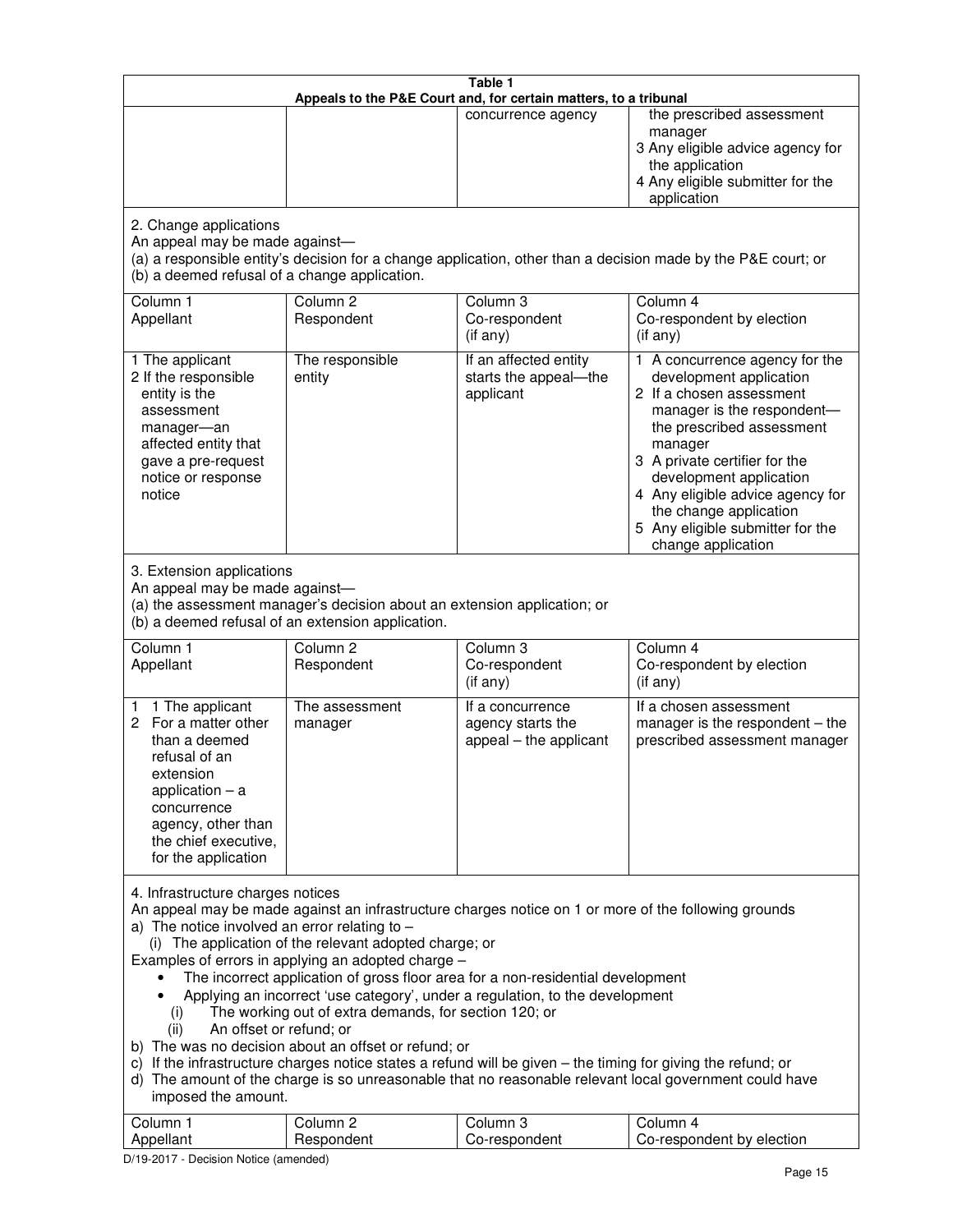| Table 1<br>Appeals to the P&E Court and, for certain matters, to a tribunal                                                                                                                                                                                                                                                                     |                                                                                                                            |                                                                                                                         |                                                                                                                                                                            |  |
|-------------------------------------------------------------------------------------------------------------------------------------------------------------------------------------------------------------------------------------------------------------------------------------------------------------------------------------------------|----------------------------------------------------------------------------------------------------------------------------|-------------------------------------------------------------------------------------------------------------------------|----------------------------------------------------------------------------------------------------------------------------------------------------------------------------|--|
|                                                                                                                                                                                                                                                                                                                                                 |                                                                                                                            | (if any)                                                                                                                | $($ if any $)$                                                                                                                                                             |  |
| The person given the<br>Infrastructure charges<br>notice                                                                                                                                                                                                                                                                                        | The local government<br>that gave the<br>infrastructure charges<br>notice                                                  | $\blacksquare$                                                                                                          |                                                                                                                                                                            |  |
| 5. Conversion applications<br>An appeal may be made against-<br>(a) the refusal of a conversion application; or                                                                                                                                                                                                                                 | (b) a deemed refusal of a conversion application.                                                                          |                                                                                                                         |                                                                                                                                                                            |  |
| Column 1<br>Appellant                                                                                                                                                                                                                                                                                                                           | Column <sub>2</sub><br>Respondent                                                                                          | Column 3<br>Co-respondent<br>(if any)                                                                                   | Column 4<br>Co-respondent by election<br>(if any)                                                                                                                          |  |
| The applicant                                                                                                                                                                                                                                                                                                                                   | The local government<br>to which the conversion<br>application was made                                                    | $\blacksquare$                                                                                                          | $\overline{\phantom{a}}$                                                                                                                                                   |  |
| 6. Enforcement notices                                                                                                                                                                                                                                                                                                                          |                                                                                                                            | An appeal may be made against the decision to give an enforcement notice.                                               |                                                                                                                                                                            |  |
| Column 1<br>Appellant                                                                                                                                                                                                                                                                                                                           | Column <sub>2</sub><br>Respondent                                                                                          | Column 3<br>Co-respondent<br>(if any)                                                                                   | Column 4<br>Co-respondent by election<br>(if any)                                                                                                                          |  |
| The person given the<br>enforcement notice                                                                                                                                                                                                                                                                                                      | The enforcement<br>authority                                                                                               |                                                                                                                         | If the enforcement authority is<br>not the local government for<br>the premises in relation to which<br>the offence is alleged to have<br>happened-the local<br>government |  |
| Table 2<br>Appeals to the P&E Court only                                                                                                                                                                                                                                                                                                        |                                                                                                                            |                                                                                                                         |                                                                                                                                                                            |  |
| 1. Appeals from tribunal<br>An appeal may be made against a decision of a tribunal, other than a decision under<br>section 252, on the ground of-<br>(a) an error or mistake in law on the part of the tribunal; or<br>(b) jurisdictional error.                                                                                                |                                                                                                                            |                                                                                                                         |                                                                                                                                                                            |  |
| Column 1<br>Appellant                                                                                                                                                                                                                                                                                                                           | Column 2<br>Respondent                                                                                                     | Column 3<br>Co-respondent<br>$($ if any $)$                                                                             | Column 4<br>Co-respondent by election<br>(i f any)                                                                                                                         |  |
| A party to the<br>proceedings for the<br>decision                                                                                                                                                                                                                                                                                               | The other party to the<br>proceedings for the<br>decision                                                                  | $\qquad \qquad \blacksquare$                                                                                            |                                                                                                                                                                            |  |
| 2. Eligible submitter appeals<br>An appeal may be made against the decision to give a development approval, or an approval for a change<br>application, to the extent that the decision relates to-<br>(a) any part of the development application for the development approval that required impact assessment; or<br>(b) a variation request. |                                                                                                                            |                                                                                                                         |                                                                                                                                                                            |  |
| Column 1<br>Appellant                                                                                                                                                                                                                                                                                                                           | Column 2<br>Respondent                                                                                                     | Column 3<br>Co-respondent<br>$($ if any $)$                                                                             | Column 4<br>Co-respondent by election<br>(if any)                                                                                                                          |  |
| 1 For a development<br>application-an<br>eligible submitter for<br>the development<br>application<br>2 For a change<br>application-an                                                                                                                                                                                                           | 1 For a development<br>application-the<br>assessment<br>manager<br>2 For a change<br>application-the<br>responsible entity | 1 The applicant<br>2 If the appeal is about<br>a concurrence<br>agency's referral<br>response-the<br>concurrence agency | Another eligible<br>submitter for the<br>application                                                                                                                       |  |

D/19-2017 - Decision Notice (amended)

eligible submitter for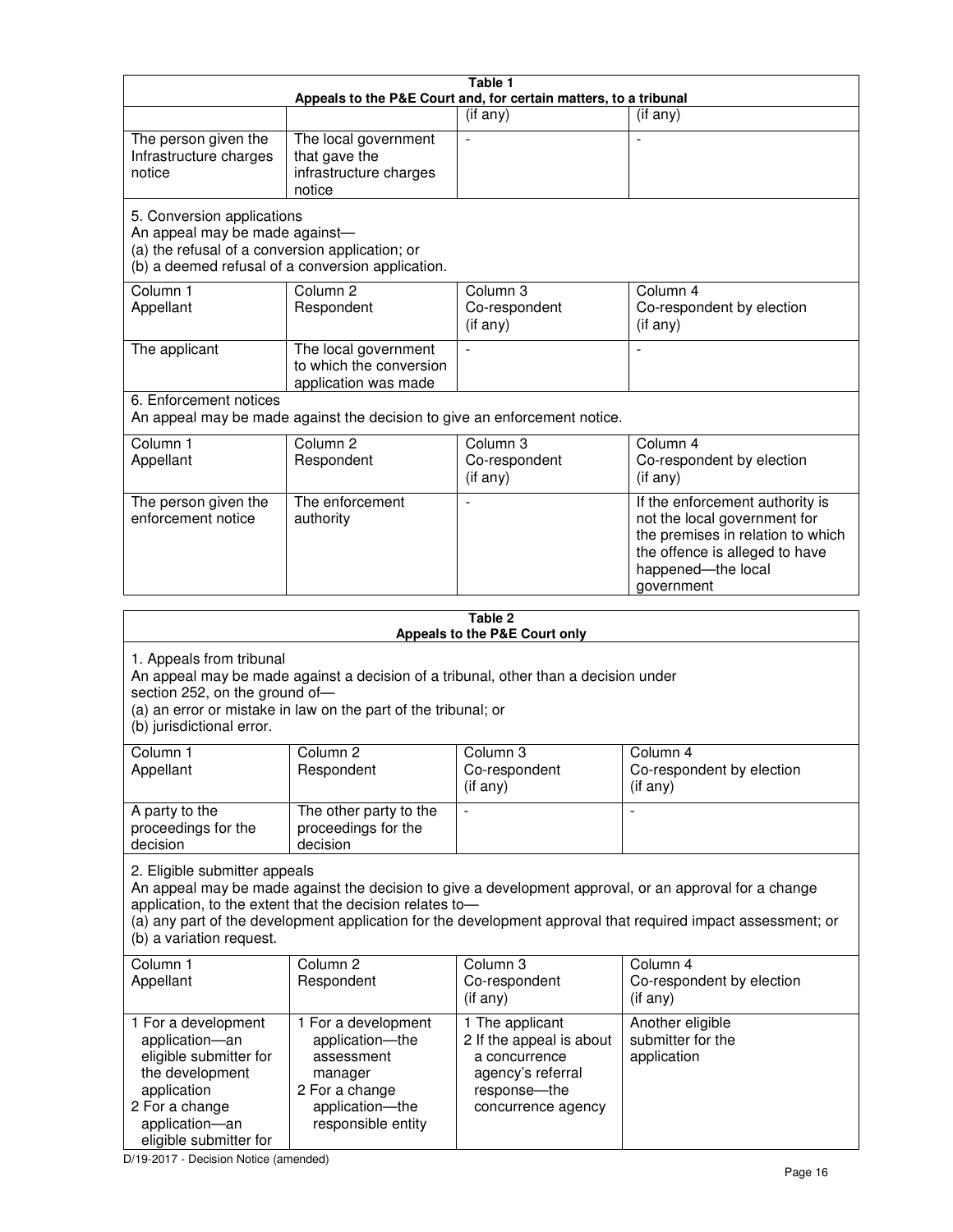| Table 2<br>Appeals to the P&E Court only                                                                                                                                                                                                                                                                                                                                                                           |                                                                                                                            |                                                                                                                         |                                                                                        |
|--------------------------------------------------------------------------------------------------------------------------------------------------------------------------------------------------------------------------------------------------------------------------------------------------------------------------------------------------------------------------------------------------------------------|----------------------------------------------------------------------------------------------------------------------------|-------------------------------------------------------------------------------------------------------------------------|----------------------------------------------------------------------------------------|
| the change<br>application                                                                                                                                                                                                                                                                                                                                                                                          |                                                                                                                            |                                                                                                                         |                                                                                        |
| 3. Eligible submitter and eligible advice agency appeals<br>An appeal may be made against a provision of a development approval, or failure to<br>include a provision in the development approval, to the extent the matter relates to-<br>(a) any part of the development application or the change application, for the development approval, that<br>required impact assessment; or<br>(b) a variation request. |                                                                                                                            |                                                                                                                         |                                                                                        |
| Column 1<br>Appellant                                                                                                                                                                                                                                                                                                                                                                                              | Column <sub>2</sub><br>Respondent                                                                                          | Column 3<br>Co-respondent<br>(if any)                                                                                   | Column 4<br>Co-respondent by election<br>(if any)                                      |
| 1 For a development<br>application-an<br>eligible submitter for<br>the development<br>application<br>2 For a change<br>application-an<br>eligible submitter for<br>the change<br>application<br>3 An eligible advice<br>agency for the<br>development<br>application or change<br>application                                                                                                                      | 1 For a development<br>application-the<br>assessment<br>manager<br>2 For a change<br>application-the<br>responsible entity | 1 The applicant<br>2 If the appeal is about<br>a concurrence<br>agency's referral<br>response-the<br>concurrence agency | Another eligible submitter for the<br>application                                      |
| 4. Compensation claims<br>An appeal may be made against-<br>(a) a decision under section 32 about a compensation claim; or<br>(b) a decision under section 265 about a claim for compensation; or<br>(c) a deemed refusal of a claim under paragraph (a) or (b).                                                                                                                                                   |                                                                                                                            |                                                                                                                         |                                                                                        |
| Column <sub>1</sub><br>Appellant                                                                                                                                                                                                                                                                                                                                                                                   | Column <sub>2</sub><br>Respondent                                                                                          | Column 3<br>Co-respondent<br>(if any)                                                                                   | Column 4<br>Co-respondent by election<br>(if any)                                      |
| A person dissatisfied<br>with the decision                                                                                                                                                                                                                                                                                                                                                                         | The local<br>government to which<br>the claim was made                                                                     | ÷,                                                                                                                      | $\overline{a}$                                                                         |
| 5. Registered premises<br>An appeal may be made against a decision of the Minister under chapter 7, part 4.                                                                                                                                                                                                                                                                                                        |                                                                                                                            |                                                                                                                         |                                                                                        |
| Column <sub>1</sub><br>Appellant                                                                                                                                                                                                                                                                                                                                                                                   | Column <sub>2</sub><br>Respondent                                                                                          | Column <sub>3</sub><br>Co-respondent<br>(if any)                                                                        | Column 4<br>Co-respondent by election<br>(if any)                                      |
| 1 A person given a<br>decision notice about<br>the decision<br>2 If the decision is to<br>register premises or<br>renew the<br>registration of<br>premises-an owner<br>or occupier of<br>premises in the<br>affected area for the<br>registered premises<br>who is dissatisfied<br>with the decision                                                                                                               | <b>The Minister</b>                                                                                                        |                                                                                                                         | If an owner or occupier starts the<br>appeal - the owner of the<br>registered premises |